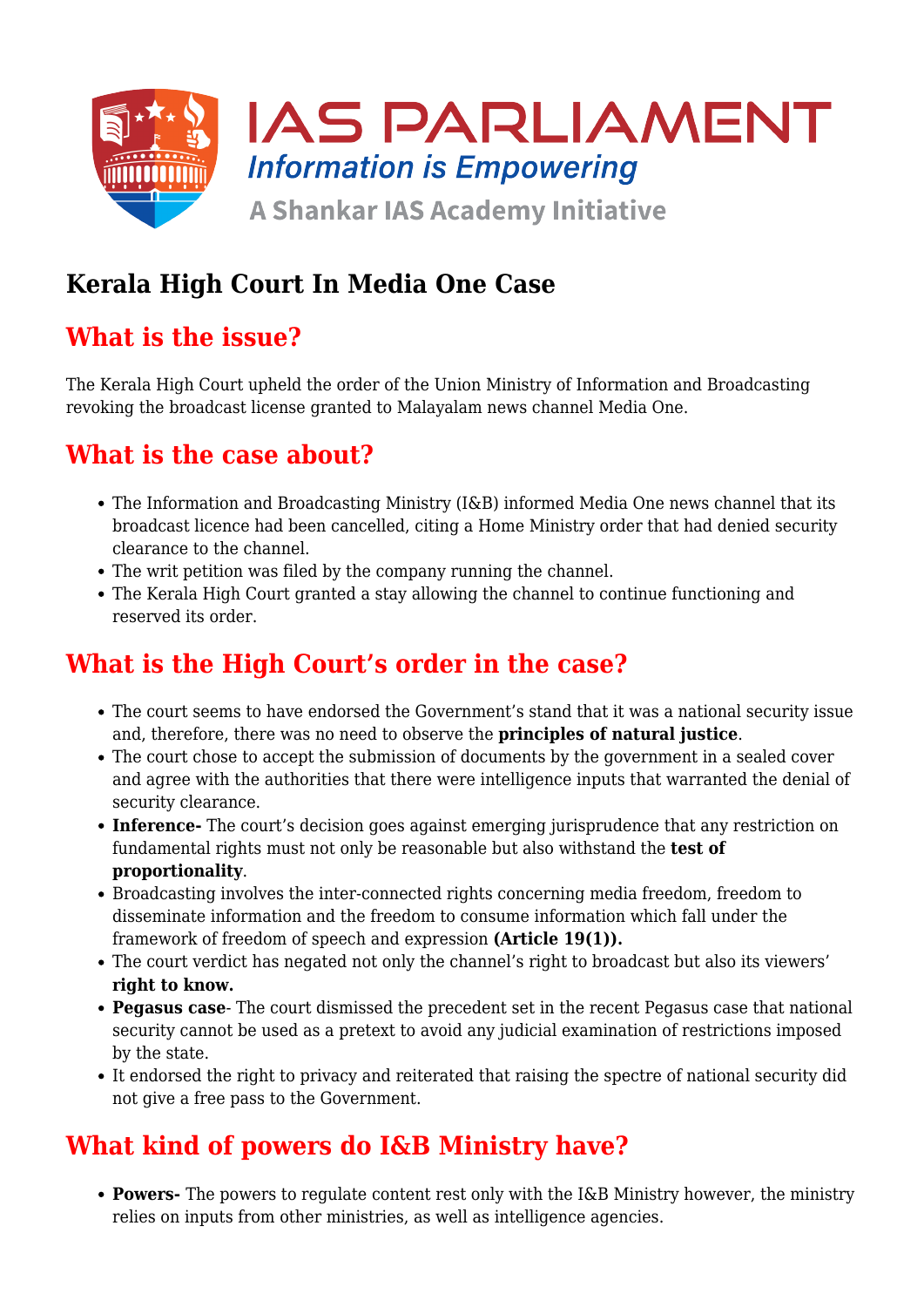- **Sectors-** Earlier, I&B Ministry had the powers to regulate content across all sectors TV channels, newspapers and magazines, movies in theatres and on TV, and the radio, barring the internet.
- On February 25, 2021, the **Information Technology (Intermediary Guidelines and Digital Media Ethics Code) Rules, 2021**, extended its regulatory powers over internet content, especially on digital news platforms and OTT platforms such as Netflix, Amazon Prime or Hotstar.
- **TV channels** The ministry has the Electronic Media Monitoring Cell, which tracks channels for any violations of the programming and advertising codes mentioned in the **Cable TV Network Rules, 1994**.
- Violation can lead to revocation of a channel's uplinking licence (for sending content to a satellite) or downlinking licence (for broadcasting to viewers through an intermediary).
- The government came up with a three-tier grievance redressal structure (the channel, a selfregulatory body of the industry, and finally the I&B Ministry) for viewers to raise concerns.
- The I&B Ministry can issue a showcause notice to the channel, and then refer the issue to an inter-ministerial committee (IMC).
- **OTT platforms** For content on OTT platforms too, there is a similar structure.
- **Film certification** The Central Board of Film Certification (CBFC) has a mandate to give a film, a rating, indicating the kind of audience it is suitable for.
- In practice, the CBFC has often suggested changes or cuts to a film before giving it a certification.
- While it isn't the CBFC's mandate to censor a film, it can withhold giving a rating unless the filmmaker agrees to its suggestions.
- **Print media** Based on the recommendations of the Press Council of India, the government can suspend its advertising to a publication.
- **Websites-** Last year's IT rules allow the I&B Ministry to issue orders to ban websites based on their content.
- **Emergency powers-** The I&B Ministry adopts emergency powers it has under the new IT Rules to block certain YouTube channels and social media accounts based on inputs from intelligence agencies.

# **What kind of content is not allowed?**

- There are no specific laws on content allowed or prohibited in print and electronic media, radio, films or OTT platforms.
- The content on any of these platforms has to follow the free speech rules of the country.
- **Article 19(1)** of the Constitution, while protecting the freedom of speech, also lists certain "reasonable restrictions" including
	- $\circ$  content related to the security of the state
	- $\circ$  friendly relationship with foreign states
	- $\circ$  public order
	- decency
	- morality, etc.
- There have been several instances when cases have been filed against filmmakers, channels etc for alleged offences such as hurting religious sentiments.
	- $\circ$  For instance, Tandav on Amazon Prime became the first show on an OTT platform to edit out certain scenes that hurt religious and caste sentiments, after direct intervention by the I&B Ministry